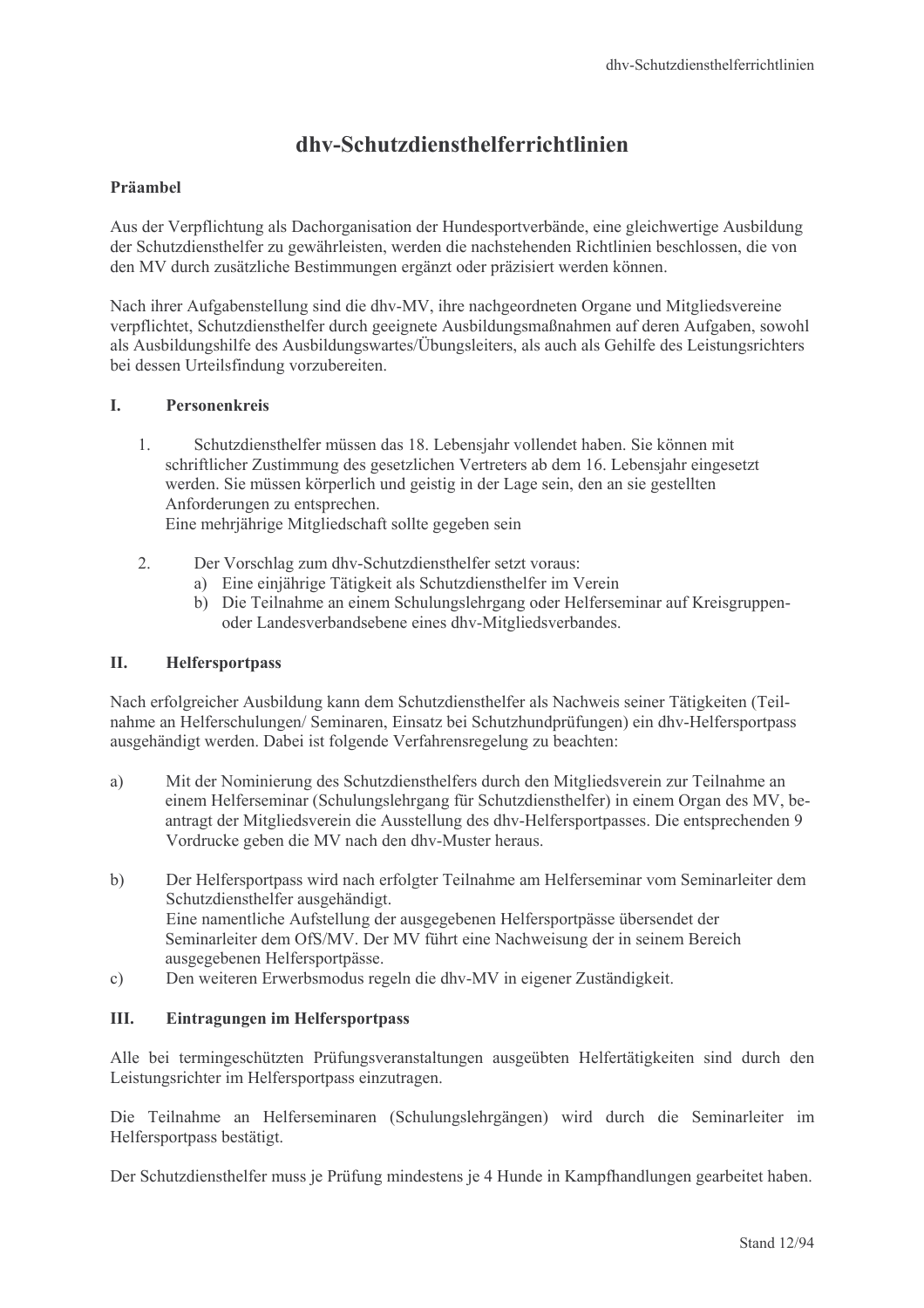# $\mathbf{IV}$ . Verpflichtungen des Helfersportpassinhabers

- 1. Die freiwillige jährliche Teilnahme an Schulungen und Seminaren auf Kreisgruppen- und Landesverbandsebene wird empfohlen.
- 2. Er hat die ihm übertragenen Aufgaben gewissenhaft und unparteijsch zu erfüllen.
- 3. Er steht seinem Mitgliedsverein nach dessen Ausbildungsplan und bei termingeschützten Veranstaltungen zur Verfügung.
- 4. Er hat bei termingeschützten Veranstaltungen die Anweisungen des Leistungsrichters oder des Turnierhundsportbewerters zu beachten, um diese bei der Leistungsbeurteilung der zu prüfenden Hunde zu unterstützen.

Schutzdiensthelfer, die diesen Verpflichtungen nicht nachkommen, sind vom Leistungsrichter abzulehnen

Steht ein Ersatz nicht zur Verfügung ist die Prüfung abzubrechen. Im vorgenannten Fall ist vom Leistungsrichter der Helfersportpass einzuziehen und mit einem entsprechenden Bericht dem OfS/MV zu übersenden

Der OfS/MV entscheidet, ob der Helfersportpass auf Dauer entzogen oder nach einer Übergangszeit, in der eine Nachschulung erfolgte, wieder dem Inhaber ausgehändigt wird.

#### $V_{\star}$ Gültigkeitsdauer

Der Helfersportpass ist nach Ausstellung für zehn Jahre gültig unter folgenden Voraussetzungen:

- 1. Eine Mitgliedschaft in einer Untergliederung des dhv.
- 2. Die Ausübung der letzten Tätigkeit als Schutzdiensthelfer bei einer termingeschützten Veranstaltung darf nicht länger als 36 Monate zurückliegen.

Der Verlust des Helfersportpasses ist sofort dem dhv/MV mitzuteilen, dessen OfS einen Ersatzpass ausstellt

#### $\mathbf{V}$ Sonderqualifikationen

Besonders qualifizierte Helfersportpassinhaber sind durch die amtierenden Leistungsrichter dem OfS/MV zu melden, der diese gesondert registriert. Aus diesem Kreis der Schutzdiensthelfer sind die für Ausscheidungsprüfungen einzusetzenden Helfer zu berufen.

## VII. Sonderregelungen

Mit Zustimmung des OfS/MV können auf Antrag des Helfersportpassinhabers zeitlich begrenzte Befreiungen von einzelnen Bestimmungen dieser Richtlinien erfolgen. (Denkbar wäre: längere eigene Erkrankung, berufsbedingte Ortsabwesenheit, Ableistung des Wehr- oder Ersatzdienstes).

Soweit in den dhv/MV schon Helferausweise bestehen, können diese mit einer Übergangsfrist von einem Jahr gegen den dhv-Helfersportpass eingetauscht werden.

## VIII. Kostenregelung